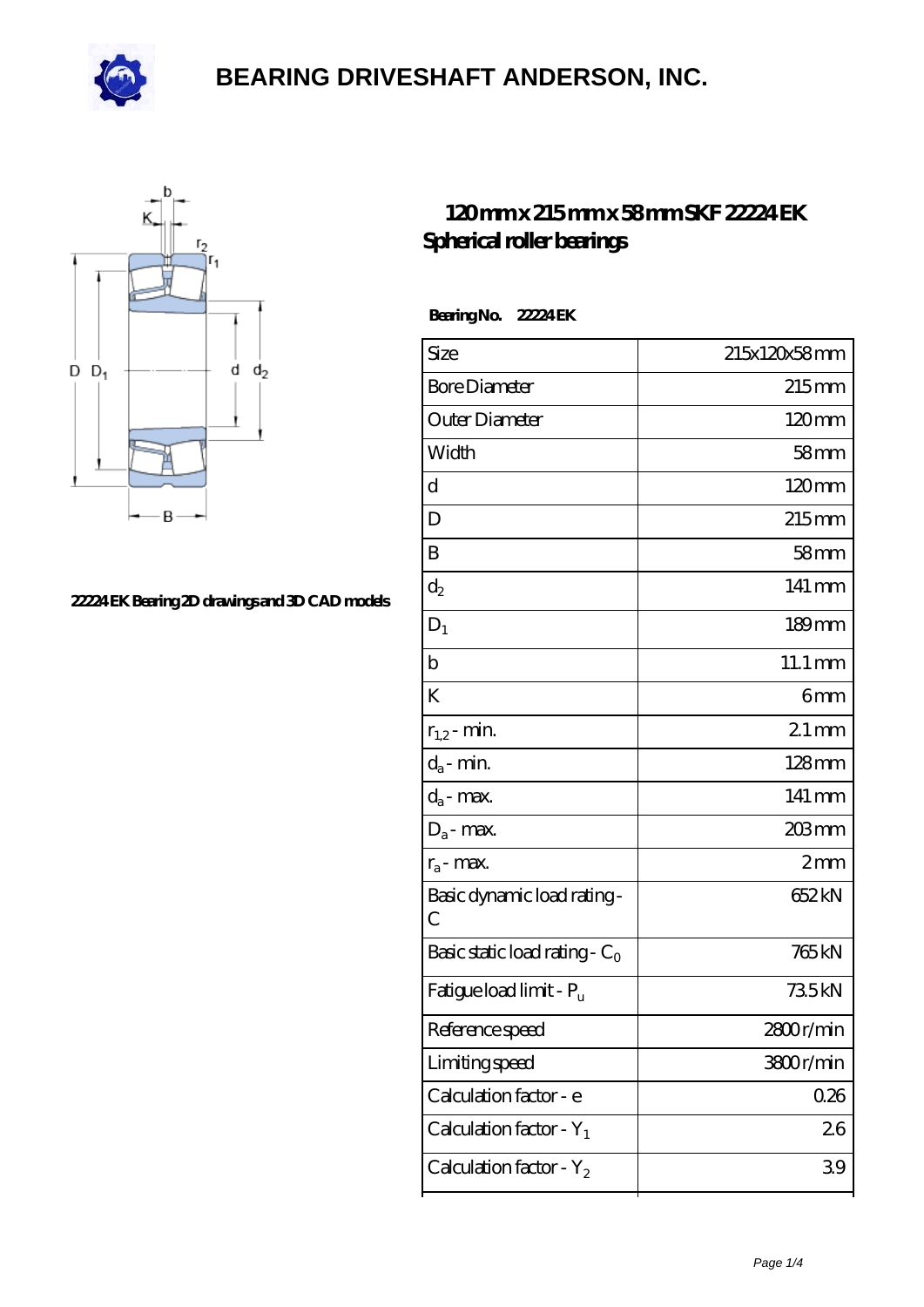

| Calculation factor - $Y_0$ | 25                                                                                                                                                                                                                               |
|----------------------------|----------------------------------------------------------------------------------------------------------------------------------------------------------------------------------------------------------------------------------|
| Category                   | Spherical Roller Bearings                                                                                                                                                                                                        |
| Inventory                  | 0 <sup>0</sup>                                                                                                                                                                                                                   |
| Manufacturer Name          | <b>SKF</b>                                                                                                                                                                                                                       |
| Minimum Buy Quantity       | N/A                                                                                                                                                                                                                              |
| Weight/Kilogram            | 8838                                                                                                                                                                                                                             |
| Product Group              | BO4311                                                                                                                                                                                                                           |
| Internal Clearance         | CO-Medium                                                                                                                                                                                                                        |
| Mounting Method            | Adapter Mount                                                                                                                                                                                                                    |
| Rolling Element            | Spherical Roller Bearing                                                                                                                                                                                                         |
| <b>Bore Profile</b>        | Tapered                                                                                                                                                                                                                          |
| Cage Material              | Steel                                                                                                                                                                                                                            |
| Enclosure                  | Open                                                                                                                                                                                                                             |
| Number of Rows of Rollers  | Double Row                                                                                                                                                                                                                       |
| Relubricatable             | Yes                                                                                                                                                                                                                              |
| Withdrawal Sleeve          | AHX3124 (Specify bore)                                                                                                                                                                                                           |
| Withdrawal Nut             | <b>KM26</b>                                                                                                                                                                                                                      |
| Inch - Metric              | Metric                                                                                                                                                                                                                           |
| Long Description           | 120MM Tapered Bore;<br>215MM Outside Diameter:<br>58MM Width; CO Medium<br>Clearance; Adapter Mount;<br>Double Row of Spherical<br>Roller Bearings; Steel Cage<br>Material; Open Enclosure;<br>Relubricatable; Adapter Part<br>N |
| <b>Other Features</b>      | Order adapter or<br>withdrawal sleeve or nut<br>separately. Others may be<br>available                                                                                                                                           |
| Category                   | Spherical Roller Bearing                                                                                                                                                                                                         |
| <b>UNSPSC</b>              | 31171510                                                                                                                                                                                                                         |
| Harmonized Tariff Code     | 84823080                                                                                                                                                                                                                         |
| Noun                       | Bearing                                                                                                                                                                                                                          |
|                            |                                                                                                                                                                                                                                  |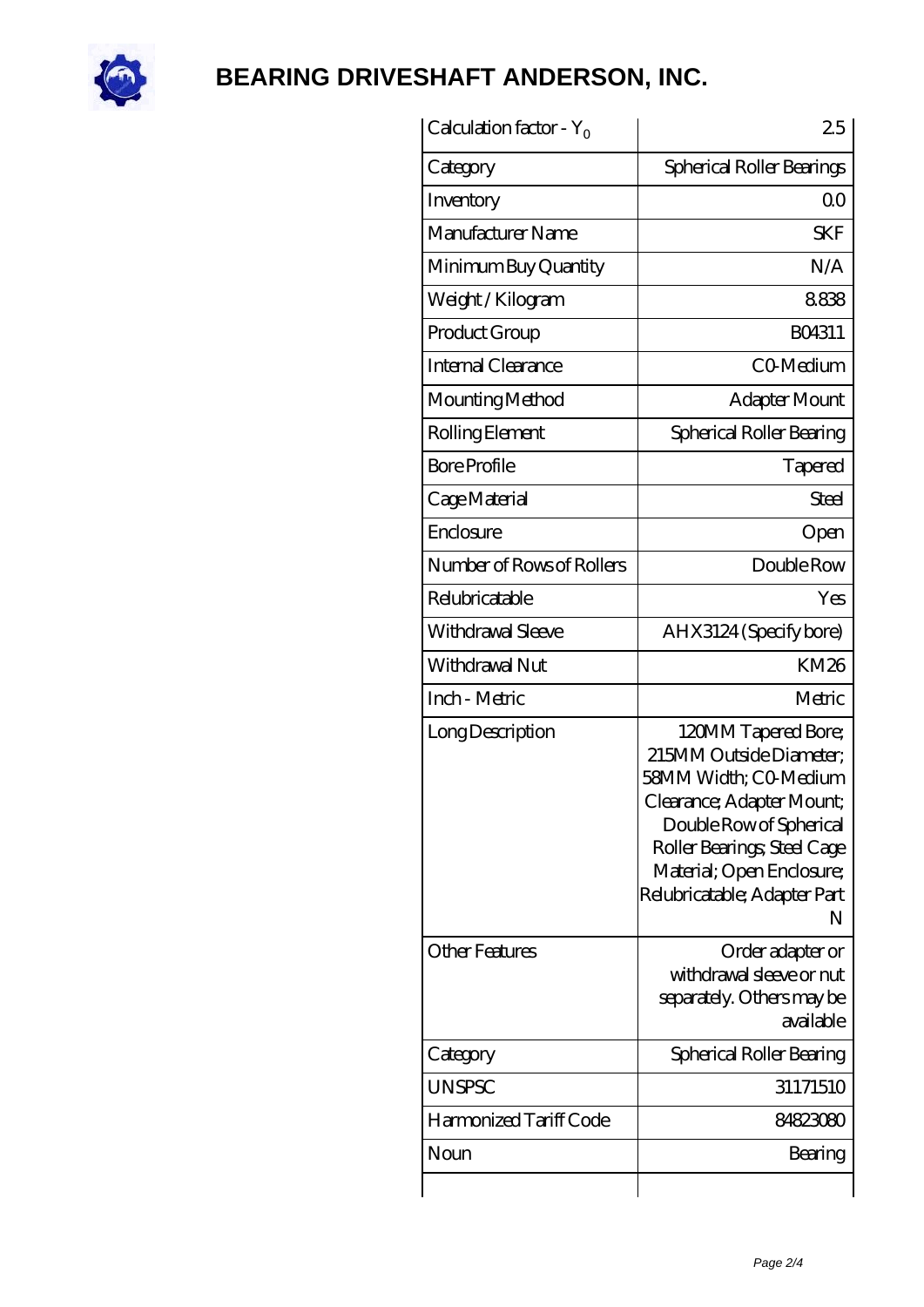

| Keyword String                  | Spherical                                                                              |
|---------------------------------|----------------------------------------------------------------------------------------|
| Manufacturer URL                | http://www.skf.com                                                                     |
| Weight/LBS                      | 19.467                                                                                 |
| Width                           | 2.283Inch   58Millimeter                                                               |
| Adapter Part Number             | SNW3124H3124HA3124<br>HE3124 (Specify bore) Inch<br>H3124 (Specify bore)<br>Millimeter |
| Outside Diameter                | 8465Inch   215Millimeter                                                               |
| Bore                            | 4.724 Inch   120 Millimeter                                                            |
| bore diameter:                  | $120 \text{mm}$                                                                        |
| maximum rpm:                    | 3800RPM                                                                                |
| outside diameter:               | $215$ mm                                                                               |
| operating temperature<br>range: | Maximum of $+300^{\circ}$ F                                                            |
| overall width:                  | 58 <sub>mm</sub>                                                                       |
| cage material:                  | Steel                                                                                  |
| bore type:                      | Tapered 1:12                                                                           |
| bearing material:               | Steel                                                                                  |
| outer ring type:                | Not Split                                                                              |
| cage type:                      | Inner Ring Guided                                                                      |
| internal clearance:             | C <sub>O</sub>                                                                         |
| precision rating                | Not Rated                                                                              |
| closure type:                   | Open                                                                                   |
| finish/coating                  | Uncoated                                                                               |
| lubrication hole type:          | Lubrication Groove & Hole                                                              |
| outer ring width:               | 58mm                                                                                   |
| dynamic load capacity:          | 630kN                                                                                  |
| fillet radius                   | 2mm                                                                                    |
| static load capacity.           | 765 <sub>kN</sub>                                                                      |
| series                          | 222                                                                                    |
| $d_2$                           | 141 mm                                                                                 |
| $D_1$                           | $189$ mm                                                                               |
|                                 |                                                                                        |